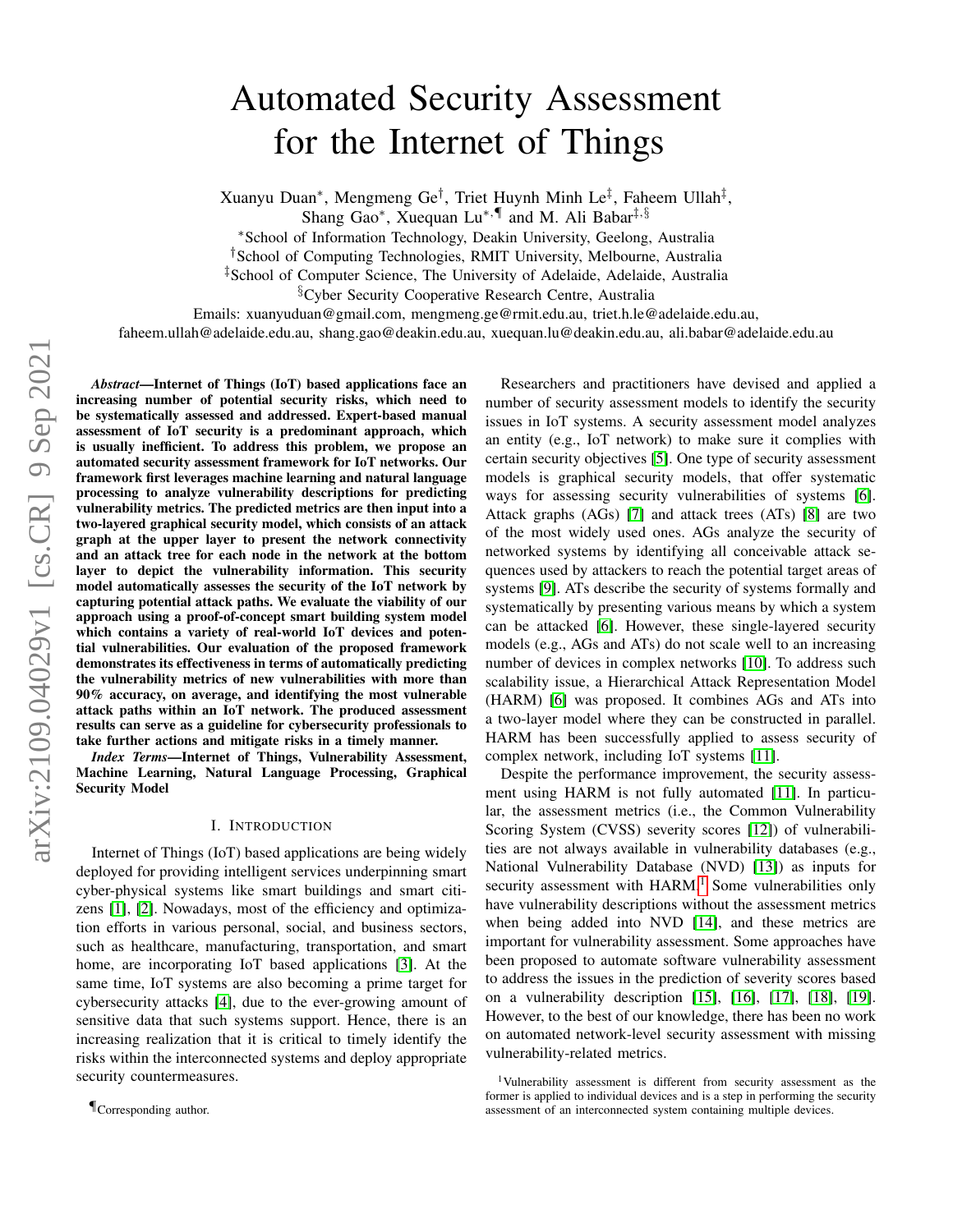To fill this gap, our paper aims to design and implement a novel end-to-end security assessment framework for IoT networks. Specifically, the framework consists of an automated vulnerability assessment model, a graphical security model and a visualization model. The vulnerability assessment model uses Natural Language Processing (NLP) and Machine Learning (ML) techniques to process the vulnerability descriptions on NVD for predicting severity scores. The reason to adopt ML techniques rather than rule-based techniques is the emergence of new terms in the descriptions of new vulnerabilities which may cause the frequent update of rules with the inclusion of new terms. Taking the network connectivity information and vulnerability information of each node (including severity scores from the vulnerability assessment model) as inputs, the graphical security model produces potential attack paths and evaluates the security of the network using the attack path information and security metrics. Finally, the visualization model is used to visualize the attack paths with the highest security risks.

The main contributions of this paper are summarized as follows:

- 1) Propose an end-to-end security assessment framework combining automated vulnerability assessment and graphical security modeling to determine the attack probability, attack impact and risk in interconnected systems;
- 2) Evaluate the framework using a smart building system;
- 3) Develop a visualization interface to generate network diagrams for better representation and understanding of security assessment results.

The rest of the paper is organized as follows. Section [II](#page-1-0) introduces the background knowledge and related work. Section [III](#page-2-0) explains our proposed framework. Section [IV](#page-3-0) describes the implementation of the proposed framework as well as presents the evaluation and visualization results. Section [V](#page-8-2) discusses the findings and limitations of the proposed framework, followed by the conclusion and suggestions on future research directions in Section [VI.](#page-8-3)

# II. RELATED WORK

<span id="page-1-0"></span>This section discusses current work on automated assessment of vulnerabilities and security assessment for IoT networks.

# *A. Automated Assessment of Vulnerabilities*

Approaches have been proposed for automated assessment of vulnerabilities. Guo et al. [\[20\]](#page-9-17) offered a featherweight virtual machine (FVM) solution to address the issue of vulnerability testing safety. The FVM technology enables a vulnerability assessment tool to test the exact duplicate of a production-mode network service while maintaining complete isolation of the production-mode network service from the testing process. Besides of ensuring safety, the vulnerability assessment support system presented in this work may also automate the entire vulnerability testing process, making it possible to conduct vulnerability testing automatically and frequently. Shah et al. [\[21\]](#page-9-18) developed NetNirikshak 1.0, an automated Vulnerability Assessment and Penetration Testing (VAPT) tool that assists organizations in assessing their applications/services and analyzing the security posture. This program identifies vulnerabilities in a target system's applications and services. The automatic report generated by the tool is emailed to a given email address, and all traces of the scan are deleted from the hard disk along with the report, ensuring the report's confidentiality. Le et al. [\[15\]](#page-9-12) indicated that the method of automatically assessing software vulnerabilities based on NLP was affected by concept drift. Concept drift occurs as a result of lacking proper handling of new (out of vocabulary) terms in the vulnerability descriptions. Therefore, they proposed a vulnerability assessment method that incorporates both character and word features. Furthermore, they designed a time-based cross-validation method to identify the optimal ML model for predicting each vulnerability metric. Blinowski et al. [\[22\]](#page-9-19) used a vulnerability classification scheme for IoT devices based on real-world data. The authors first categorize the vulnerabilities into seven categories, then further classify them using standard descriptors in the Common Platform Enumeration (CPE). They leverage ML techniques to achieve automatic classification to mitigate the threats posed by new vulnerabilities.

# *B. Security Assessment for IoT Systems*

The security of IoT systems has been explored by several studies. Radomirovic et al. [\[23\]](#page-9-20) proposed an asynchronous communication network and a security model with fingerprint recognition capability based on fundamental assumptions and observations about potential security and privacy threats. This security model facilitates research on the security and privacy of protocols used in IoT networks. Ge et al. [\[11\]](#page-9-8) established a paradigm for modeling and assessing IoT security. The framework is used to develop a graphical security model and a security evaluator to automate the security analysis of IoT. The security evaluator assesses security using a variety of security metrics and outputs the analysis results via an analytic modeling and assessment tool called Symbolic Hierarchical Automated Reliability and Performance Evaluator (SHARPE) [\[24\]](#page-9-21). Park et al. [\[25\]](#page-9-22) adopted an integrated fuzzy MCDM (FMCDM) technique to develop a framework for assessing the security of IoT services. The integrated method utilizes an analytic network process (ANP) combined with a decision-making trial and evaluation laboratory (DEMATEL) technique based on fuzzy set theory to raise the sensitivity of interrelationships amongst various security metrics. Wang et al. [\[26\]](#page-9-23) developed a security model based on blockchain and InterPlanetary File System (IPFS). The study and experimental findings demonstrate that many security issues associated with traditional IoT architecture can be avoided. In addition, system performance has been significantly improved on distributed large-capacity storage, concurrency and query.

Bugeja et al. [\[27\]](#page-9-24) designed an innovative IoT Security Model (IoTSM) based on the Software Assurance Maturity Model (SAMM) framework. It has been extended with new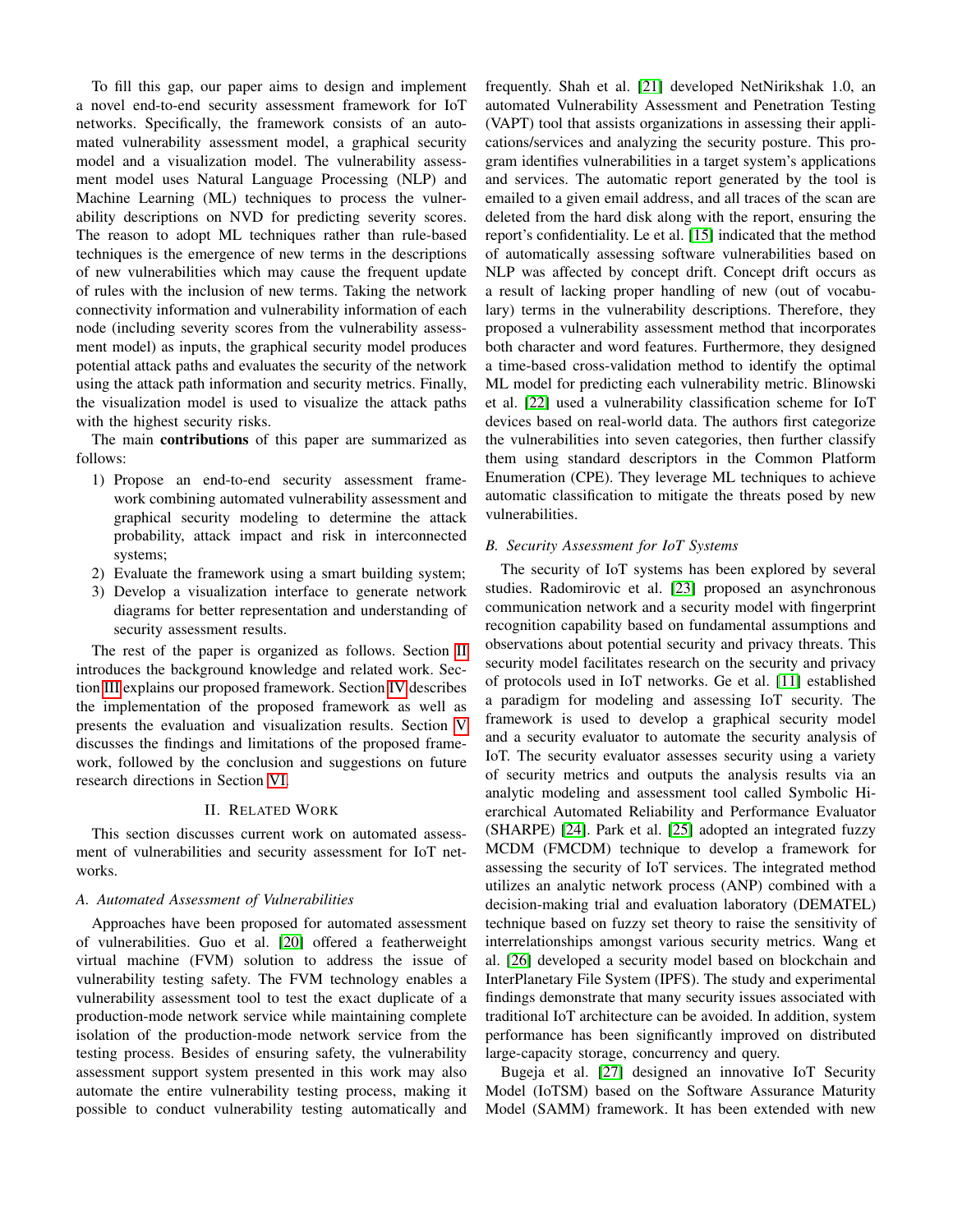security practices and data collected from IoT practitioners. As a result, IoTSM can be used to organize strategies and discourse IoT security from an end-to-end perspective. Matheu-García et al. [\[28\]](#page-9-25) presented an IoT-specific security certification methodology that would enable various stakeholders to evaluate security solutions for large-scale IoT deployments in an automated manner. Additionally, it promotes customer openness at the IoT security level, as the methodology includes a label as one of the primary outcomes of the certification process. The certification methodology is an implementation of the ETSI-presented Risk-based Security Assessment and testing methodologies based on ISO 31000 and ISO 29119. It is built on top of a variety of security testing and risk assessment technologies and approaches targeting the IoT landscape. Martin et al. [\[29\]](#page-9-26) proposed a novel security model capable of analyzing the properties of IoT systems. The security model can assist designers of IoT systems in creating more secure systems by highlighting vulnerabilities and weakest links. Additionally, they intended to cover the data access requirements in future work and support the formalization and certification of access control mechanisms in IoT systems. Waraga et al. [\[30\]](#page-9-27) introduced an automated IoT security testbed for assessing the security of IoT devices. The proposed testbed is based on open source tools managed by an open source management system, where changes are provided to users via an easy-to-use GUI. This approach allows other researchers to use the modular structure of the testbed to create their own testing tools. This IoT testbed keeps track of all exploits and CVEs discovered for the devices under test, as well as the services it hosts through each port. This testbed could also generate reports automatically that contain the results of all devices.

## *C. Summary*

Many prominent studies have been conducted on automating vulnerability assessment and utilizing security models to assess the security of IoT devices. However, few studies focused on combining these assessments to automate network assessment under missing vulnerability assessment metrics. To the best of our knowledge, our paper is the first to propose a model for automatically assessing the security of interconnected systems in terms of the probability, risk and impact of network attacks based on node/device vulnerabilities.

# III. PROPOSED FRAMEWORK

<span id="page-2-0"></span>The proposed framework divides the security assessment process into four phases: system model generation, vulnerability assessment, graphical security model modeling and assessment, and data visualization, as illustrated in Fig. [1.](#page-2-1) The implementation of the framework can be found at GitHub.<sup>[2](#page-2-2)</sup> Each phase is discussed in the following subsections.

#### *A. System Model Generation*

In Phase 1, we first consider a real-world IoT system and generate a system model based on the specifications of smart

<span id="page-2-1"></span>

Fig. 1: The proposed framework for automated security assessment

devices in the system and the connectivity of all devices. We then extract the vulnerability records from the NVD. Details of the vulnerability extraction can be found in Section [IV-A2.](#page-3-1) This system model will later be combined with the graphical security model in **Phase 3** for the security assessment. The framework can be applied to any IoT system as long as the network connectivity and vulnerabilities of devices can be obtained.

#### *B. Vulnerability Assessment*

In Phase 2, we adopt the NLP techniques to preprocess the vulnerability descriptions and apply ML techniques to predict CVSS version 2 metrics based on the processed descriptions of vulnerabilities. We also utilize an over-sampling approach to mitigate the impact of imbalanced data. We tune the ML model to identify optimal hyperparameters and train the optimal model over the dataset downloaded from NVD after the preprocessing and over-sampling steps to predict the vulnerability scores of devices in the IoT system.

## *C. Graphical Security Model and Assessment*

In Phase 3, we adopt a graphical security model based on a previous IoT network assessment research [\[11\]](#page-9-8) in which a two-layer HARM was utilized, with the upper layer (an attack graph for the network connectivity) and the lower layer (an attack tree for each node) to capture the information of how vulnerabilities can be exploited to gain a privilege. The approach has been proven to be more efficient in identifying a network's most severe attack paths than single-layer attack graphs due to the parallel construction of the two layered models. As a result, we choose to retain this structure and adjust the program by integrating our automated vulnerability assessment module. The predicted scores from the vulnerability assessment are used as inputs to the graphical security model and compute the network-level security metrics to evaluate the security of the IoT system. The network-level security metrics are computed based on original scores of the vulnerabilities and the expected/ground-truth results are compared with prediction results.

<span id="page-2-2"></span><sup>2</sup>https://github.com/mmge88/automated-security-assessment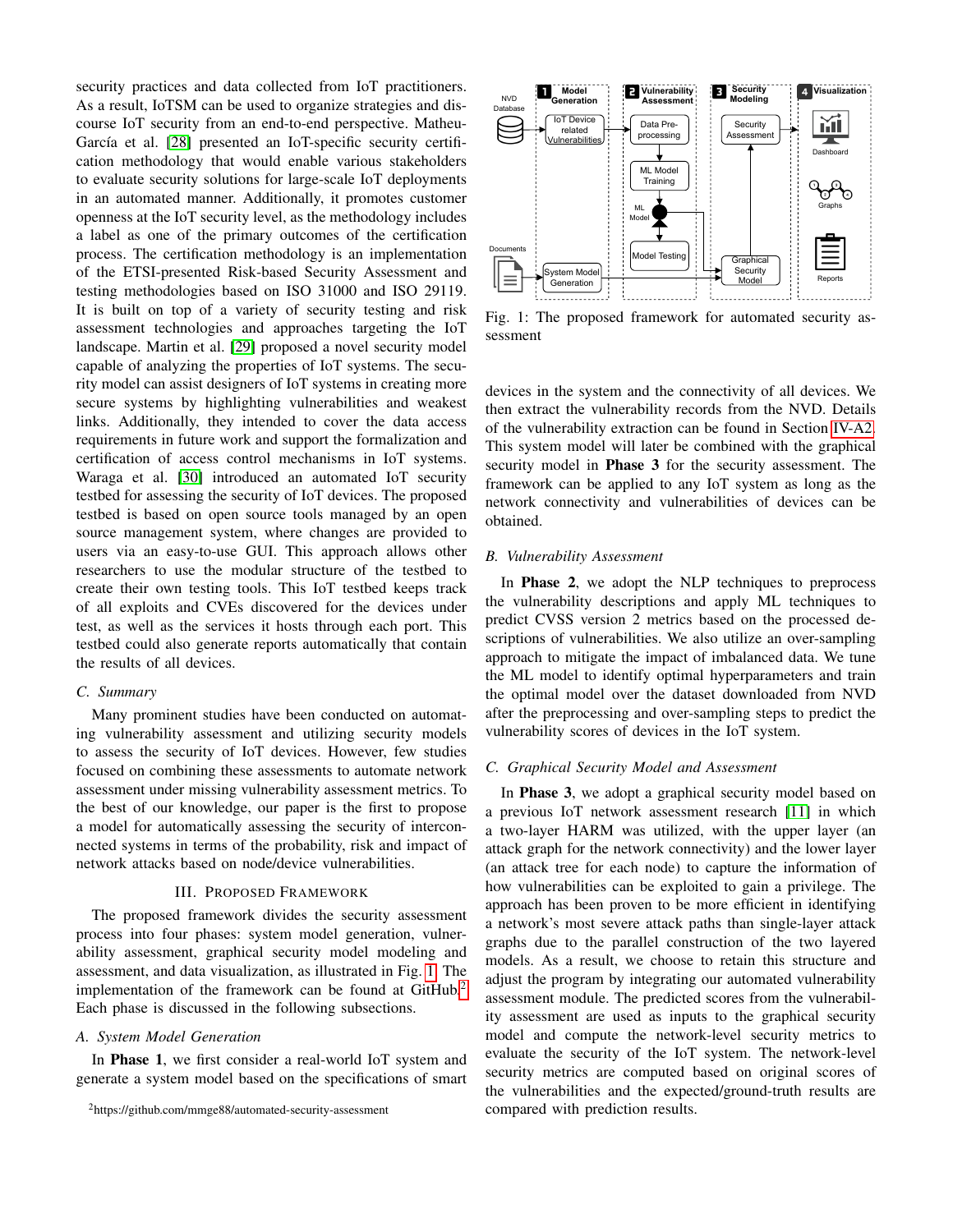# *D. Data Visualization*

In Phase 4, we develop a web-based visualization interface to better present the assessment results. A network graph is used to visualize the relationships between all devices in the system and the attack path with highest risk based on the security evaluation results. A flask [\[31\]](#page-9-28) project is used to combine all network graphs and present them on the website.

# IV. EVALUATION

<span id="page-3-0"></span>To evaluate the proposed framework, a smart building system is used as the test system where IoT technologies are heavily adopted.

# <span id="page-3-2"></span>*A. System Model Generation*

The design of the test system is mainly derived from [\[32\]](#page-9-29), [\[33\]](#page-9-30). Hachem et al. [\[32\]](#page-9-29) conducted a study on the smart building of the Adelaide University Health and Medical School (AHMS). Jia et al. [\[33\]](#page-9-30) undertook an assessment on the adoption of IoT in smart building applications and categorized them according to their critical functions and aims, which improved our test system based on the AHMS. The test system includes major functionalities of a smart building system that leverages IoT techniques.

Our test system incorporates a variety of smart sensors and consists of seven subsystems, each of which serves a distinct purpose and is in charge of implementing a part of functionalities in the smart building. The seven subsystems are: lighting, audiovisual, security, fire detection, maintenance, resource tracking and HVAC subsystems, as shown in Fig. [2.](#page-4-0) Since several subsystems have shared sensors, we obtain two combined subsystems by linking them via the common devices. As shown in Fig. [3,](#page-5-0) the security and the resource tracking are combined via the burglar alarm device, named as a combined security system. The audiovisual, lighting, fire detection and HVAC systems are combined via the brightness sensor, occupancy sensor and thermometer, referred to as a combined smart building automation system. The maintenance system does not have a common device with other subsystems thus not being included in any combined system.

*1) Design and generation of subsystems:* The devices and functionality of each subsystem are described in Table [I.](#page-4-1) As devices of the same type are usually purchased from the same manufacturer (e.g., light sensors in the lighting subsystem), we assume they have identical vulnerabilities. We select one device from each type in the test system to capture attack scenarios among different types of devices. More device types can be added and modeled via the framework.

<span id="page-3-1"></span>*2) Vulnerability filtering:* To filter vulnerabilities for the related devices, the vulnerability data dated from 2002 to 2020 is first downloaded from NVD, which contains 144,345 vulnerability records. All of the records are merged and potential vendors of IoT devices are identified. The records associated with the potential vendors are extracted. Then, the records related to the subsystems are extracted after we manually examine whether the vulnerability descriptions are associated

with the corresponding subsystems. Subsequently, an extraction based on the potential subsystem devices is performed. This set of extracted vulnerability data will be used for model training, validation and testing in the vulnerability assessment process. The dataset is split into 80% for training, 10% for validation, and 10% for testing, excluding the evaluation set.

Finally, the vulnerability records related to the actual subsystem devices of various vendors (e.g., Broadcom, Panasonic, and Schneider Electric) are extracted. We utilize these device related vulnerabilities as evaluation data in the vulnerability assessment process and take the predicted results as inputs into the graphical security modeling and assessment. The number of records used in the vulnerability assessment is shown in Table [II.](#page-4-2) Note that the vulnerabilities in each dataset are unique and do not overlap with the other sets.

## *B. Vulnerability Assessment*

*1) Data pre-processing:* Each vulnerability record collected from NVD consists of a description, CVSS v2 metrics (i.e., base score metric group captures the characteristics of a vulnerability that do not change with time and across user environment), and privileges. In particular, the base score is measured by impact and exploitability. The impact is based on confidentiality, integrity, and availability. The exploitability is identified by the access vector, access complexity and authentication. There are three types of privileges, including all (i.e., root), user, and other privileges [\[34\]](#page-9-31).

To preprocess these records, the descriptions are first passed through NLP. For each vulnerability record, the stop words are removed, and all words in the description are converted to lowercase. Then term frequency-inverse document frequency (TF-IDF) vectorizer with n-gram (1-3) is applied to transform the text to vectors. TF-IDF is adopted because it has been proved to be well performed for vulnerability analysis [\[15\]](#page-9-12). Other relevant algorithms are to be investigated in our future work. The processed vulnerability descriptions are taken as the input to the ML model. The CVSS metrics and privilege values are predicted as the output.

We evaluate the processed data before predicting the six metrics in CVSS base score and types of privileges. As illustrated in Fig. [4a,](#page-5-1) each of the six metrics has three distinct values. A multi-class classification is needed from an ML perspective. In comparison, Fig. [4b](#page-5-1) shows two values for each privilege, addressing the binary classification in ML. Additionally, as indicated in both figures, the distribution of each class is severely imbalanced for access vector, access complexity, authentication, and the three types of privileges. To mitigate the impact of imbalanced data and avoid the ignorance of critical data during model training, we utilize an over-sampling approach, RandomOverSampler [\[35\]](#page-9-32), to duplicate the instances in the minority class. By randomly reproducing instances in a minority class, this approach raises the number of instances until the minority and majority classes are balanced. The dataset after oversampling is shown in Fig. [5.](#page-6-0)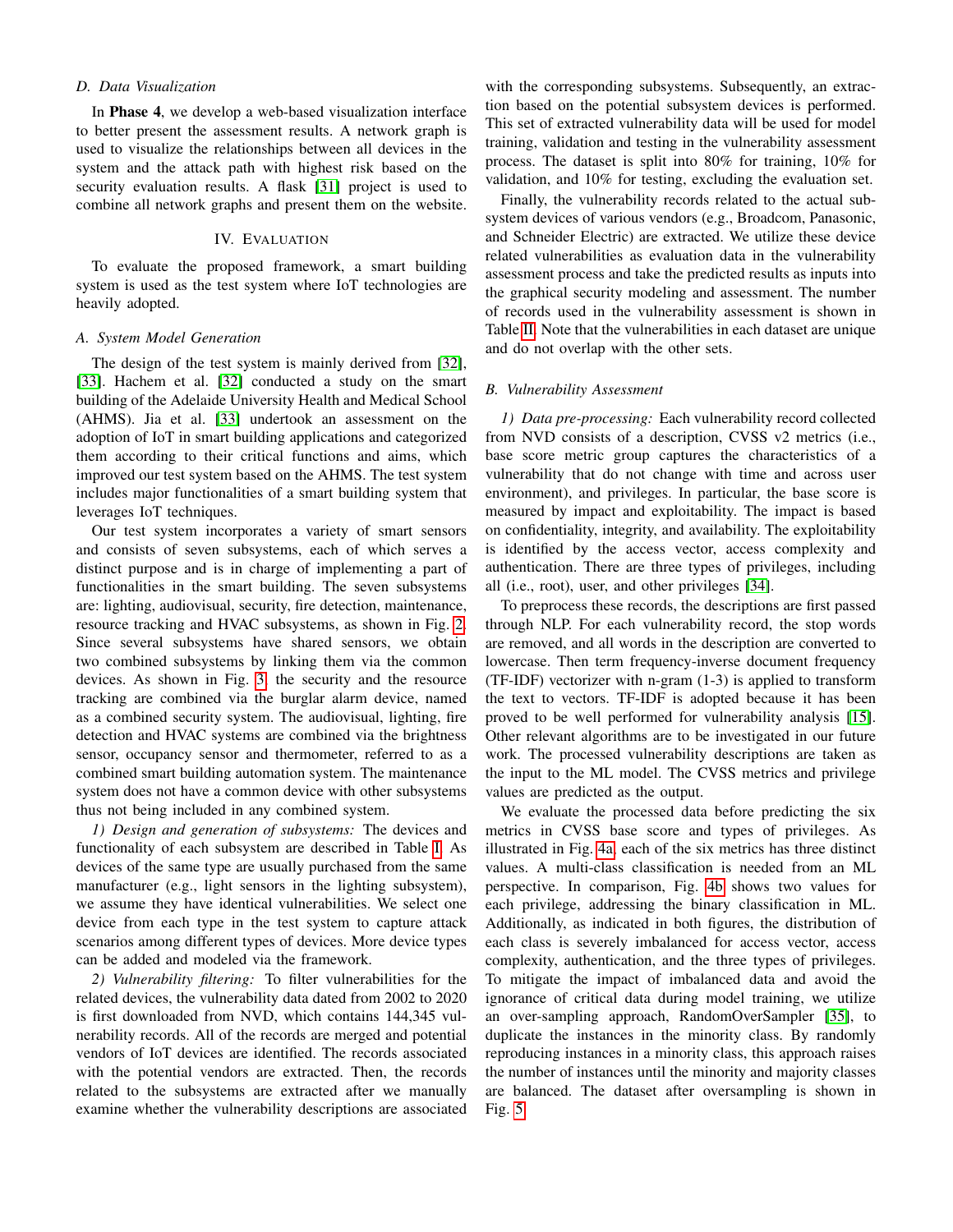<span id="page-4-0"></span>

Fig. 2: Smart building subsystems

<span id="page-4-1"></span>

| Subsystem         | <b>Devices</b>                                           | <b>Functionality</b>                                                         |  |  |
|-------------------|----------------------------------------------------------|------------------------------------------------------------------------------|--|--|
| Lighting          | 2 light sensors, 1 light controller, 1 occupancy sensor, | Illuminate the smart building by controlling the lights in response to       |  |  |
|                   | 1 brightness sensor, 1 motion sensor                     | occupancy and the brightness sensors in response to the motion sensor        |  |  |
| Audiovisual       | 1 media player, 1 screen projector, 1 smart TV, 1        | Regulate the operation of audiovisual devices in response to users           |  |  |
|                   | brightness sensor, 1 speaker                             |                                                                              |  |  |
| Security          | 2 door and window alarm sensors, 1 burglar alarm,        | Monitor the security of the smart building and respond to security incidents |  |  |
|                   | electronic entrance guard, 1 surveillance camera         |                                                                              |  |  |
| Fire detection    | 1 CO detection sensor, 1 thermometer, 1 smoke            | Detect and prevent potential fire incidents based on the carbon monoxide     |  |  |
|                   | sensor, 1 fire alarm                                     | concentration, temperature and smoke concentration                           |  |  |
| Maintenance       | electrical current monitoring sensor, 1 water mon-       | Monitor and record the usage of electricity and water and report problems    |  |  |
|                   | itoring sensor, 1 repair alarm                           | in a timely manner                                                           |  |  |
| Resource tracking | 2 asset tags, 2 wearable devices, 1 burglar alarm        | Monitor and track the status of assets and wearable devices, and protect     |  |  |
|                   |                                                          | these resources from being stolen or damaged                                 |  |  |
|                   | 1 heater, 1 air conditioner, 1 ventilator, 1 humidity    | Increase the comfort level of the smart building by controlling the          |  |  |
| <b>HVAC</b>       | sensor, $1 CO2$ sensor, $1$ thermometer, $2$ window      | temperature and humidity                                                     |  |  |
|                   | sensors, 1 occupancy sensor                              |                                                                              |  |  |

<span id="page-4-2"></span>TABLE II: The number of unique vulnerabilities in each dataset used in our study

| <b>Dataset</b> | No. of vulnerabilities/records |
|----------------|--------------------------------|
| Training       | 115.395                        |
| Validation     | 14.424                         |
| <b>Testing</b> | 14.424                         |
| Evaluation     | 102                            |

*2) Model tuning:* The model tuning is done using the training and validation datasets, as shown in Table [II.](#page-4-2) Specifically, for tuning, a model is first trained on the training set and then evaluated on the validation set. The Light Gradient Boosting Machine (LGBM) [\[36\]](#page-9-33) is used for the classification. LGBM has been proven to outperform other ML models (such as Naive Bayes, Logistic Regression, Support Vector Machine, Random Forest and XGBoost [\[37\]](#page-9-34)) and thus being the optimal model for classifying vulnerability assessment metrics [\[15\]](#page-9-12). Its primary advantage is scalability, as the sub-trees are formed leaf-wise rather than level-wise compared to other gradient boosting techniques [\[36\]](#page-9-33). As indicated previously, the prediction of metrics in the base score is a multi-class classification problem, whereas the prediction of privileges is a binary classification problem. As such, we set the objective for predicting metrics of the base score to multi-class and privileges to binary. The complexity of LGBM is mainly determined by the maximum depth and leaf count [\[36\]](#page-9-33). Therefore, we use 100, 300 and 500 as the number of leaves for tuning. To limit the tree depth and avoid overfitting [\[36\]](#page-9-33), we set 100, 200 and 300 as the maximum depth during tuning. These values follow the previous practices in this domain (e.g., [\[15\]](#page-9-12), [\[38\]](#page-9-35), [\[39\]](#page-9-36)).

Additionally, the grid search approach is adopted to determine the optimal (with the highest value of evaluation metric on the validation set) combination of hyperparameters by considering all possible hyperparameter combinations. We set the evaluation metric as F1 score to tune the model for the binary classification. F1-score is a measure of predictive effectiveness and capable of balancing recall (i.e., the number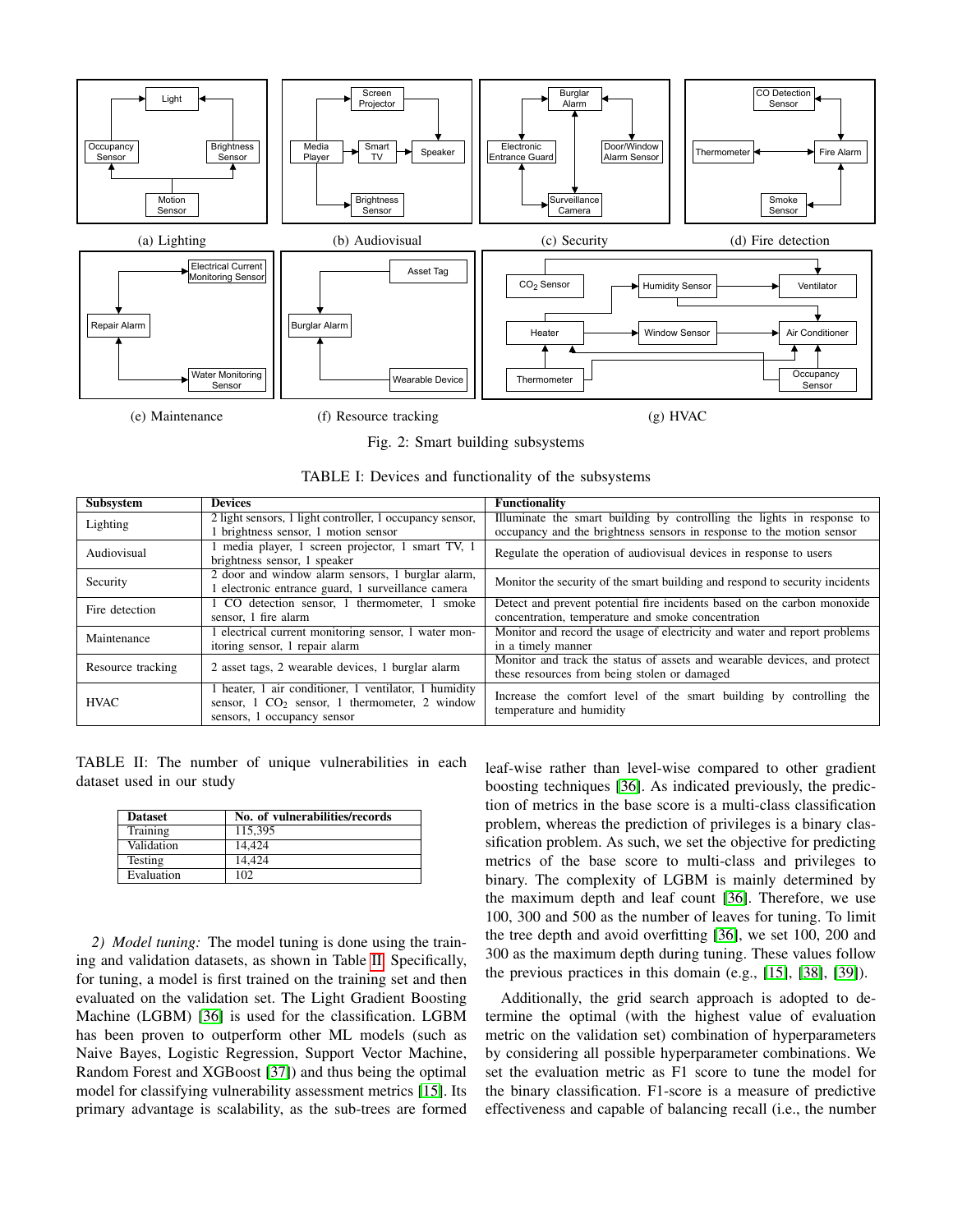<span id="page-5-0"></span>

(a) Combined smart building automation system



(b) Combined security system

Fig. 3: Combined systems in the smart building system

of correct positive class predictions among all actual positive instances) and precision (i.e., the number of correct positive class predictions among all positive predictions) [\[40\]](#page-9-37).

Due to the fact that the prediction of metrics in the base score is a multi-class classification problem, we quantify the result using the F1-weighted method, i.e. calculate F1 score for each label and use the number of true instances for each label as the weight for the average value. The model with the highest F1-weighted score on the validation set is selected as the optimal model. Table [III](#page-5-2) illustrates the optimal combination of hyperparameters for each privilege where "no. leaves" denotes number of leaves, "max depth" denotes maximum depth, "std\_dev" represents the standard deviation and the time unit of "running time" is second. Table [IV](#page-5-3) illustrates the optimal combination of hyperparameters for each metric. We will perform sensitivity analysis to examine the impact of different combinations of hyperparameters on the model performance in the future work.

*3) Model testing:* The optimal hyperparameters from the previous phase are used to build the model for testing. The model is trained with the training and validation datasets and is then tested on the testing set, as given in Table [II.](#page-4-2) The F1 score and accuracy score are utilized to evaluate the model performance for the binary classification problem. F1 weighted, F1-macro and accuracy are used for the multi-class

<span id="page-5-1"></span>

(a) Number of label instances for each metric in the base score



(b) Number of label instances for privileges

Fig. 4: Number of label instances before sampling

<span id="page-5-2"></span>TABLE III: The validation results (F1 score) and the optimal combination of hyperparameters (i.e., max depth and number of leaves) for each privilege

| Privilege       | Max<br>depth | No.<br><b>leaves</b> | Mean  | Std dev | F1<br>score | Running<br>time(s) |
|-----------------|--------------|----------------------|-------|---------|-------------|--------------------|
| All privilege   | 300          | 500                  | 0.942 | 0.003   | 0.978       | 133.615            |
| Other privilege | 300          | 500                  | 0.914 | 0.006   | 0.965       | 130.612            |
| User privilege  | 300          | 500                  | 0.964 | 0.003   | 0.988       | 132.743            |

<span id="page-5-3"></span>TABLE IV: The validation results (F1-weighted score) and the optimal combination of hyperparameters (i.e., max depth and number of leaves) for each CVSS metric in base score

| Metric                 | <b>Max</b> | No.    | Mean  | Std dev | F1-      | Running |
|------------------------|------------|--------|-------|---------|----------|---------|
|                        | depth      | leaves |       |         | weighted | time(s) |
| Confidentiality        | 200        | 500    | 0.825 | 0.007   | 0.895    | 394.004 |
| Integrity              | 100        | 500    | 0.848 | 0.004   | 0.914    | 407.055 |
| Availability           | 100        | 100    | 0.806 | 0.003   | 0.835    | 317.599 |
| Access<br>vec-<br>tor  | 200        | 500    | 0.953 | 0.003   | 0.988    | 461.245 |
| Access com-<br>plexity | 300        | 500    | 0.825 | 0.005   | 0.913    | 401.231 |
| Authentication         | 100        | 300    | 0.944 | 0.002   | 0.974    | 389.540 |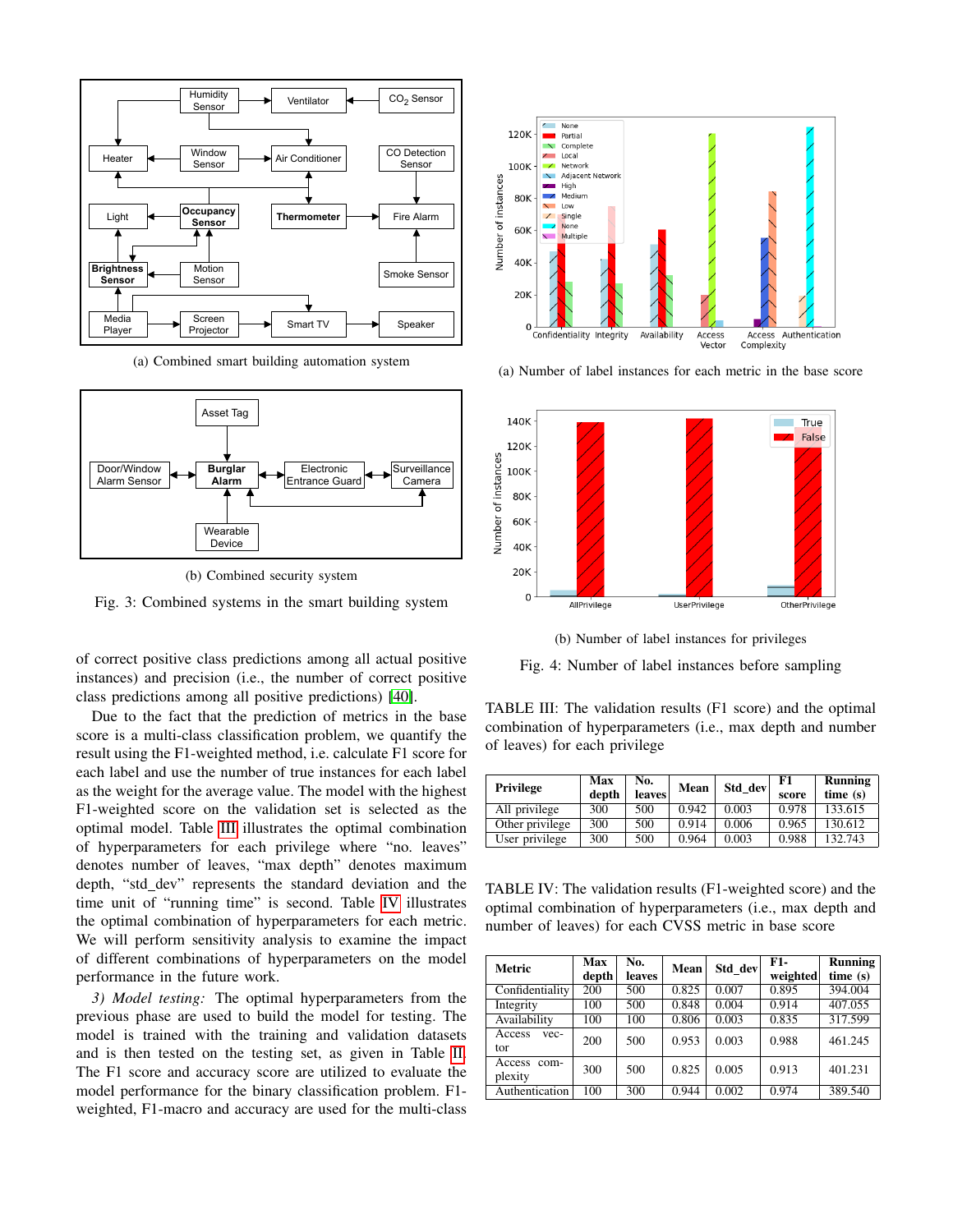<span id="page-6-0"></span>

(a) Number of label instances for each metric in the base score.



(b) Number of label instances for privileges

<span id="page-6-1"></span>Fig. 5: Number of label instances after sampling

TABLE V: Test results for privileges

| Privilege       | <b>Accuracy Score</b> | <b>F1 Score</b> |  |
|-----------------|-----------------------|-----------------|--|
| All privilege   | 0.9786                | 0.9789          |  |
| Other privilege | 0.9680                | 0.9693          |  |
| User privilege  | 0.9878                | 0.9879          |  |

problem. The F1-macro calculates the F1 score of each label and finds an unweighted mean.

As shown in Table [V](#page-6-1) and Table [VI,](#page-6-2) all scores for the prediction of privileges are greater than 95%, and scores for the prediction of integrity and exploitability metrics achieve 90%. Scores for predicting confidentiality are approximately 90%, while scores for predicting availability are roughly 83%. This indicates that the model performs well with the hyperparameters tuned in the previous stage.

*4) Severity score prediction:* With the trained model, we use the evaluation data (extracted vulnerability data related to the subsystem devices, as described in Section [IV-A2\)](#page-3-1) to predict metrics values in base score and privileges. The predicted exploitability and impact metrics are then utilized to calculate the predicted CVSS base/severity score using the CVSS equations  $[34]$ , as given in equations  $(1)$ ,  $(2)$ ,  $(3)$ and [\(4\)](#page-6-6). The ConfImpact, IntegImpact and AvailImpact quan-

<span id="page-6-2"></span>

| Metric            | Accuracy<br><b>Score</b> | F1-<br>macro | F1-<br>weighted |
|-------------------|--------------------------|--------------|-----------------|
| Confidentiality   | 0.8910                   | 0.8908       | 0.8905          |
| Integrity         | 0.9145                   | 0.9138       | 0.9140          |
| Availability      | 0.8358                   | 0.8347       | 0.8344          |
| Access vector     | 0.9886                   | 0.9886       | 0.9886          |
| Access complexity | 0.9126                   | 0.9124       | 0.9122          |
| Authentication    | 0.9741                   | 0.9741       | 0.9741          |

<span id="page-6-7"></span>

Fig. 6: Structure of the Graphical Security Model

tify the impact of a successfully exploited vulnerability on the confidentiality, integrity and availability of a system of interest, respectively. The f(Impact) depends on the value of Impact. More details can be found in [\[34\]](#page-9-31).

<span id="page-6-3"></span>Base score =  $(.6 \times \text{Im} \text{pat} + .4 \times \text{Explot} \cdot \text{ability} - 1.5) \times f(\text{Im} \text{part})$  (1)

<span id="page-6-4"></span>
$$
Image = 10.41 \times (1 - (1 - Conflmpact) \times (1 - IntegImpact) \times (1 - AvailImpact))
$$
\n
$$
(1 - AvailImpact))
$$
\n(2)

<span id="page-6-5"></span>Exploitability =  $20 \times$  AccessComp.  $\times$  Authentication  $\times$  AccessVector (3)

<span id="page-6-6"></span>
$$
f(\text{Impact}) = \begin{cases} 0, \text{if } \text{Impact} = 0\\ 1.176, \text{otherwise} \end{cases}
$$
 (4)

## *C. Graphical Security Model and Assessment*

To better illustrate the assessment results in the network level, a graphical security model is adopted. It is built on a previous Python project [\[11\]](#page-9-8) with modified modules to accommodate the requirements of this work.

*1) Model description:* As illustrated in Fig. [6,](#page-6-7) the network generator contains the main function for constructing a smart building network of devices and vulnerabilities in the IoT context. It first initializes each device (i.e., node in the program) with the prediction results from the vulnerability assessment by representing the exploitation of vulnerabilities on each device based on privileges and assigning impact and exploitability scores to each vulnerability for network-level metric calculation. In particular, an integer value from 1 to 3 is assigned to each Privilege (All/Other/User), representing the access level an attacker obtains when a node is compromised. When "other privilege" is true, the default privilege value of 1 is retained; the value rises to 2 if "user privilege" is true, and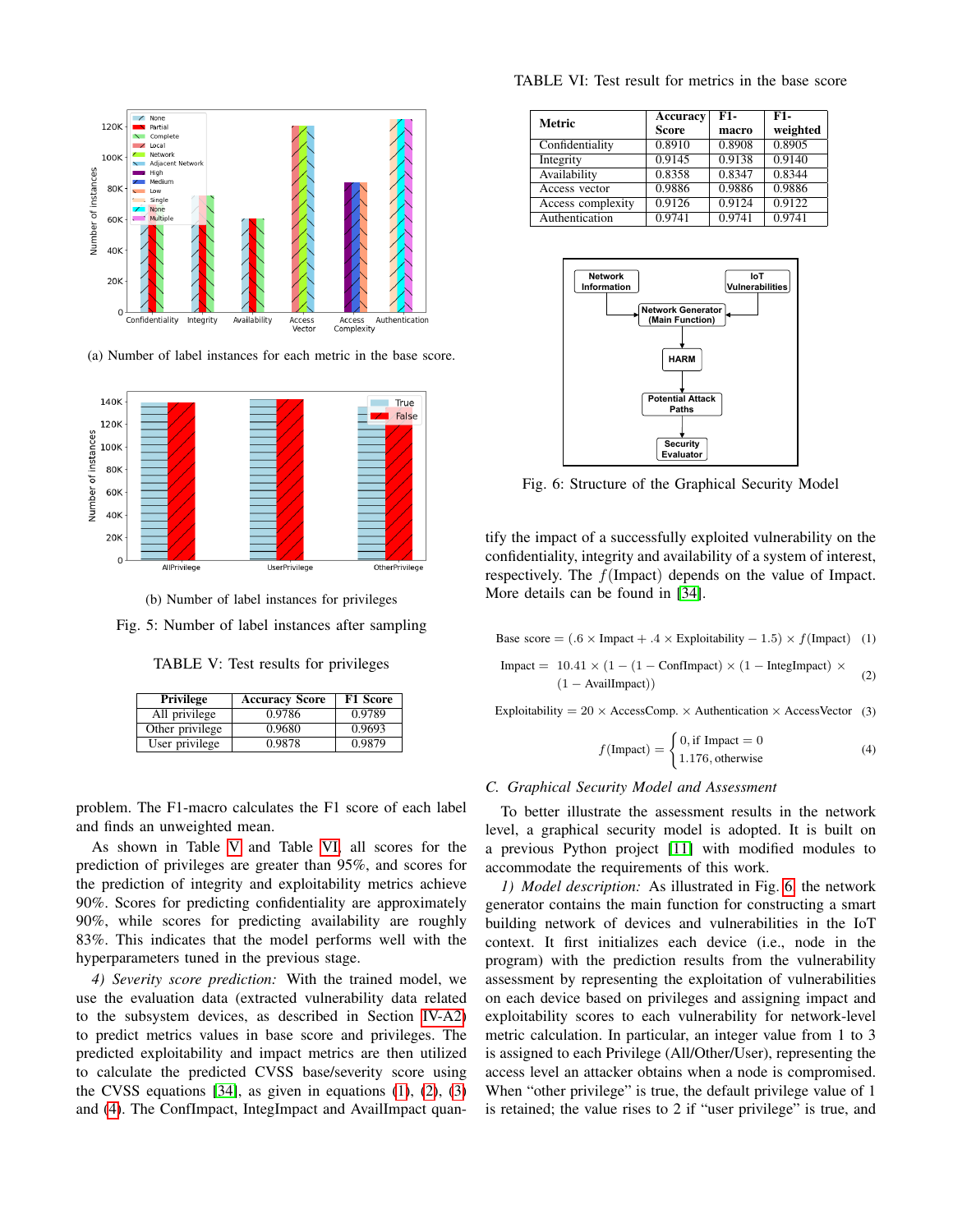to 3 if "all privilege" is true. We primarily focus on the three security metrics for the security assessment of networks [\[12\]](#page-9-9): the probability of a successful attack, the impact of an attack, and the risk of an attack. The probability of a successful attack (ranging from 0 to 1) is measured by the exploitability score (in equation [\(3\)](#page-6-5) ranging from 0 to 10) divided by 10, the impact of an attack refers to impact score (in equation [\(2\)](#page-6-4)), and the risk of attack is impact times probability. The network generator then connects the devices according to the predefined topology of each subsystem presented in Section [IV-A.](#page-3-2)

After that, the generated network is taken as input to the graphical security model generator, generating a Hierarchical Attack Representation Model (HARM) [\[6\]](#page-9-3). This HARM consists of an upper layer attack graph and a lower layer attack tree for each vulnerable node. To calculate the attack paths, we also specify the potential entry points and attack targets in the network. Using the lighting subsystem as an example, the sensors can be used as entry points due to their lack of security protections; the light controller can be used as the attack target as the attacker can use the compromised controller to control all lights.

The most significant attack paths (e.g., with the maximum risk) can be identified through the security metrics computed via the security evaluator. We use a bottom-up approach to calculate the metrics via the HARM. Values in an attack tree are calculated first and populated to the node via the security evaluator. Multiple exploitable vulnerabilities may exist on a single device, which can be analyzed by two types of gates in the attack tree:  $AND$  gate and  $OR$  gate. An AND gate means that all vulnerabilities must be exploited to compromise a node. In contrast, an  $OR$  gate implies that an attacker can gain control of the node by exploiting only one of the vulnerabilities. These two scenarios result in different evaluation methods in the security evaluator, where  $AND$  is accumulative and  $OR$  is selective. In the attack path level, we calculate the metric value by accumulating the values of all nodes along the path (i.e., multiplication of probability values of nodes; sum of impact/risk values of nodes). We then choose the attack path with the highest risk value in the network-level assessment. Security evaluation results are passed back to the main function for final output and visualization. When comparing the ground-truth and predicted values at the network level, we use the percentage error to determine the model's prediction accuracy by Equation [5.](#page-7-0)

<span id="page-7-0"></span>\n
$$
\text{percentage error} = \left( |\text{ground-truth value} - \text{predicted value}| \right)
$$
\n  
\n / \text{ground-truth value} \* 100\n

*2) Result analysis:* The path with the highest risk in each subsystem and combined system is shown in Table [VII.](#page-7-1) The graphical security model is able to capture the attack path with highest risk and present the sequences of nodes (in a subsystem or across multiple subsystems) that can be potentially compromised by an attacker.

We show the percentage error of each subsystem and combined system in Table [VIII.](#page-7-2) According to Table [VIII,](#page-7-2) the

<span id="page-7-1"></span>TABLE VII: The most risky attack paths in subsystems and combined systems

| Subsystem name    | Attack path with highest risk                                                                  |  |  |  |
|-------------------|------------------------------------------------------------------------------------------------|--|--|--|
|                   | attacker→motion-sensor→brightness-sensor                                                       |  |  |  |
| Lighting          | $\rightarrow$ light1 $\rightarrow$ occupancy-sensor $\rightarrow$ light2 $\rightarrow$ light-  |  |  |  |
|                   | controller                                                                                     |  |  |  |
| Audiovisual       | $attacker \rightarrow media\text{-}player \rightarrow projector \rightarrow speaker$           |  |  |  |
|                   | door-window-alarm-sensor1<br>attacker<br>$\rightarrow$                                         |  |  |  |
| Security          | $\rightarrow$ door-window-alarm-sensor2 $\rightarrow$ burglar-                                 |  |  |  |
|                   | alarm $\rightarrow$ surveillance $\rightarrow$ entrance-guard                                  |  |  |  |
| Fire detection    | $attacker \rightarrow CO\text{-}sensor \rightarrow fire\text{-}alarm$                          |  |  |  |
| Maintenance       | attacker-electrical-current-monitoring-                                                        |  |  |  |
|                   | sensor→repair-alarm                                                                            |  |  |  |
| Resource tracking | $attacker \rightarrow wearable\text{-}device1 \rightarrow wearable\text{-}$                    |  |  |  |
|                   | $device2 \rightarrow burglar-alarm$                                                            |  |  |  |
| <b>HVAC</b>       | $attacker \rightarrow window-sensor1 \rightarrow window-sensor1$                               |  |  |  |
|                   | $sensor2 \rightarrow$ heater                                                                   |  |  |  |
| Combined          | $attacker \rightarrow motion-sensor \rightarrow brightness-$                                   |  |  |  |
| building<br>smart | $sensor \rightarrow light1 \rightarrow light2 \rightarrow light$                               |  |  |  |
| automation        | controller→occupancy-sensor→air-conditioner                                                    |  |  |  |
|                   | $attacker \rightarrow door\text{-}window\text{-}alarm\text{-}sensor1 \rightarrow door\text{-}$ |  |  |  |
| Combined security | window-alarm-sensor $2 \rightarrow$ burglar-                                                   |  |  |  |
|                   | $alarm \rightarrow$ surveillance $\rightarrow$ entrance-guard                                  |  |  |  |

<span id="page-7-2"></span>TABLE VIII: Percentage error in predicting probability, impact, risk, and base score for subsystems and combined systems

| Subsystem name    | <b>Probability</b> | Impact | <b>Risk</b> | <b>Base</b><br>score |
|-------------------|--------------------|--------|-------------|----------------------|
| Lighting          | $0.00\%$           | 1.48%  | 17.84%      | 11.50%               |
| Audiovisual       | $0.00\%$           | 2.94%  | 18.62%      | 1.61%                |
| Security          | $0.00\%$           | 30.41% | 22.00%      | 11.54%               |
| Fire detection    | $0.00\%$           | 13.26% | 8.40%       | 6.72%                |
| Maintenance       | $0.00\%$           | 22.83% | 31.50%      | 15.73%               |
| system            |                    |        |             |                      |
| Resource tracking | $0.00\%$           | 13.13% | 8.97%       | 4.18%                |
| <b>HVAC</b>       | $0.00\%$           | 2.21%  | 33.04%      | 10.05%               |
| Combined          |                    |        |             |                      |
| building<br>smart | $0.00\%$           | 13.60% | 27.27%      | 17.07%               |
| automation        |                    |        |             |                      |
| Combined security | $0.00\%$           | 17.73% | 5.34%       | 11.54%               |

lowest percentage error of predicting attack probability is 0, while the percentage errors of predicting impact, risk, and base score range from 1.61% to 33.04%. Among the subsystems, HVAC has the highest error for risk (i.e., 33.04%), which is reasonable as it is the most complex subsystem with the most number of devices. The combined smart building automation system contains HVAC subsystem, and thus also has higher errors than the combined security system.

## *D. Data Visualization*

We utilize a network graph by AnyChart [\[41\]](#page-9-38) (i.e., library support for javascript and HTML) to display the network connectivity and the attack path with the highest risk, and merge all the network graphs into a flask project for web presentation. All attack paths in Table [VII](#page-7-1) can be visualized via the web-based user interface. As an example, we demonstrate the attack path with the highest risk in the lighting subsystem in Fig. [7,](#page-8-4) where the sequence of nodes compromised by the attacker along that path are also visualized. Specifically, each node represents a device within the subsystem and has a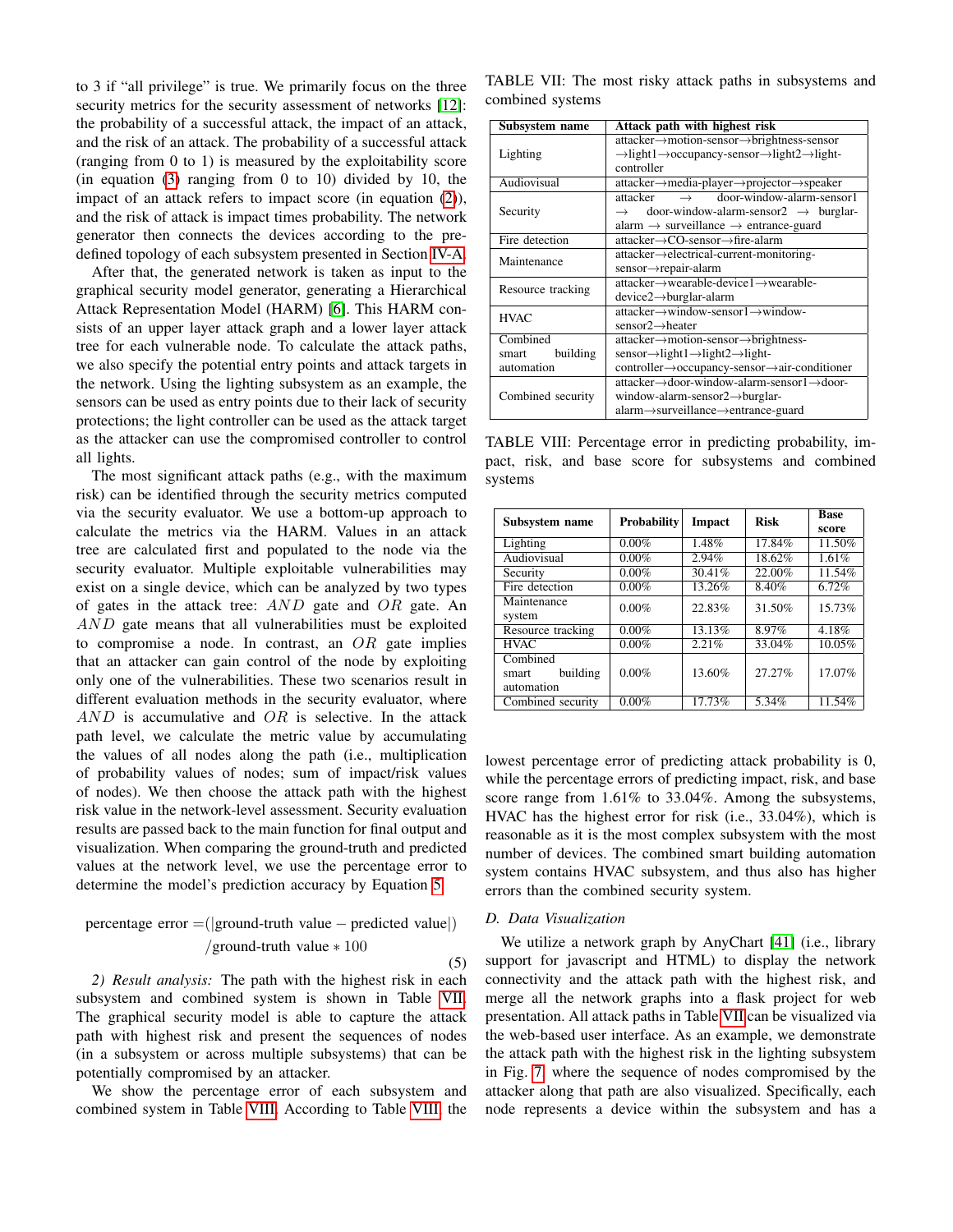<span id="page-8-4"></span>

Fig. 7: Our web-based visualization of the attack path targeting the Light Controller with the highest risk (highlighted in red color) in the lighting subsystem

unique color in the connection diagram. The blue lines indicate the connection between the nodes, while the red line indicates the riskiest attack path of the subsystem. The bottom part of the figure gives the sequence of the nodes on the most risky path from the attacker's entry point (i.e., Motion Sensor) to the targeted device/node (i.e., Light Controller).

## V. DISCUSSION

<span id="page-8-2"></span>In this work, we integrated ML-driven vulnerability assessment and network security assessment for the IoT, and identified a few interesting findings from the analysis results.

Over 90% accurate predictions of security metrics using ML based on NLP: ML models based on NLP can generate predictions with accuracy of approximately 90% for all security metrics of each vulnerability. We focus on the professional vulnerability descriptions from the NVD source for both training and testing. Future work can investigate the applicability of the framework to predict user-reported descriptions and descriptions from various databases and sources. Besides formal vulnerability sources like NVD, informal sources such as technical forums like Stack Overflow [\[42\]](#page-9-39) can also be explored for security assessment of IoT systems. In addition, the usage of deep learning models [\[43\]](#page-9-40) is worth further exploration, as well as the examination of the degree to which the NLP-based prediction model relies on the professionality and consistency of vulnerability sources.

Higher prediction error at network level: The prediction error is more significant at the network level compared to the errors for individual vulnerability entries. This is expected as the inaccuracy of vulnerability predictions accumulates along with the devices in the attack path. The differences in errors among impact, risk and probability are significant. The predicted probability is identical to the original probability, as the majority of vulnerabilities in the network have a high possibility of being exploited successfully. This demonstrates that the accuracy of the network-level prediction is dependent upon the actual selection of vulnerabilities.

Limitations: A potential issue exists with the resource tracking subsystem. Wearable devices are often movable in a realistic environment. In this work, we only consider the situation that the wearable devices are directly connected to the burglar alarm, and we assume they can maintain the connection when they are moving. Therefore, the topology did not change when we used the HARM as the graphical security model to compute attack paths. However, in a complex network, the topology can change due to moving devices, and the security model needs to be updated whenever the topology changes. To address this issue, an extension to HARM, called temporal HARM can assess dynamically changing networks [\[44\]](#page-9-41). Additionally, the graphical security model has scalability issue when dealing with computationally complex networks, necessitating further optimization of the algorithms for computing attack paths. The impact of this issue can be potentially reduced by dividing the network into multiple sub-networks.

# VI. CONCLUSION AND FUTURE WORK

<span id="page-8-3"></span>The growing use of the Internet of Things (IoT) exposes these systems to a variety of vulnerabilities due to their hyper-connectivity. However, security assessment based on vulnerability metrics is not fully automated due to manual analysis of vulnerabilities, which is a time-consuming and tedious task.

This paper proposed a framework for automating the security assessment process by employing ML techniques and graphical security modeling. To evaluate our proposed framework, we developed a proof-of-concept smart building system that simulates real-world IoT systems. Using data downloaded from the NVD, we filtered IoT device-related vulnerabilities and utilized ML methods to predict Common Vulnerability Scoring System (CVSS) metrics and privileges. The proposed smart building system model and predicted data were used to evaluate the security of IoT systems in terms of probability, risk, and impact using the Graphical Security Model (GSM). The GSM computes all potential attack paths, identifies the most vulnerable path, and visualizes them using a web-based user interface, making it easier for system designers to identify possible vulnerabilities.

In the future, we plan to study various IoT scenarios using the framework and explore the usage of other ML and deep learning techniques to improve the prediction accuracy. Additionally, we will investigate the impact of defences on the change of vulnerability scores to compare the effectiveness of defences.

#### **REFERENCES**

- <span id="page-8-0"></span>[1] A. Taivalsaari and T. Mikkonen, "On the development of iot systems," in *2018 Third International Conference on Fog and Mobile Edge Computing (FMEC)*. IEEE, 2018, pp. 13–19.
- <span id="page-8-1"></span>[2] S. Madakam, V. Lake, V. Lake, V. Lake *et al.*, "Internet of things (iot): A literature review," *Journal of Computer and Communications*, vol. 3, no. 05, p. 164, 2015.